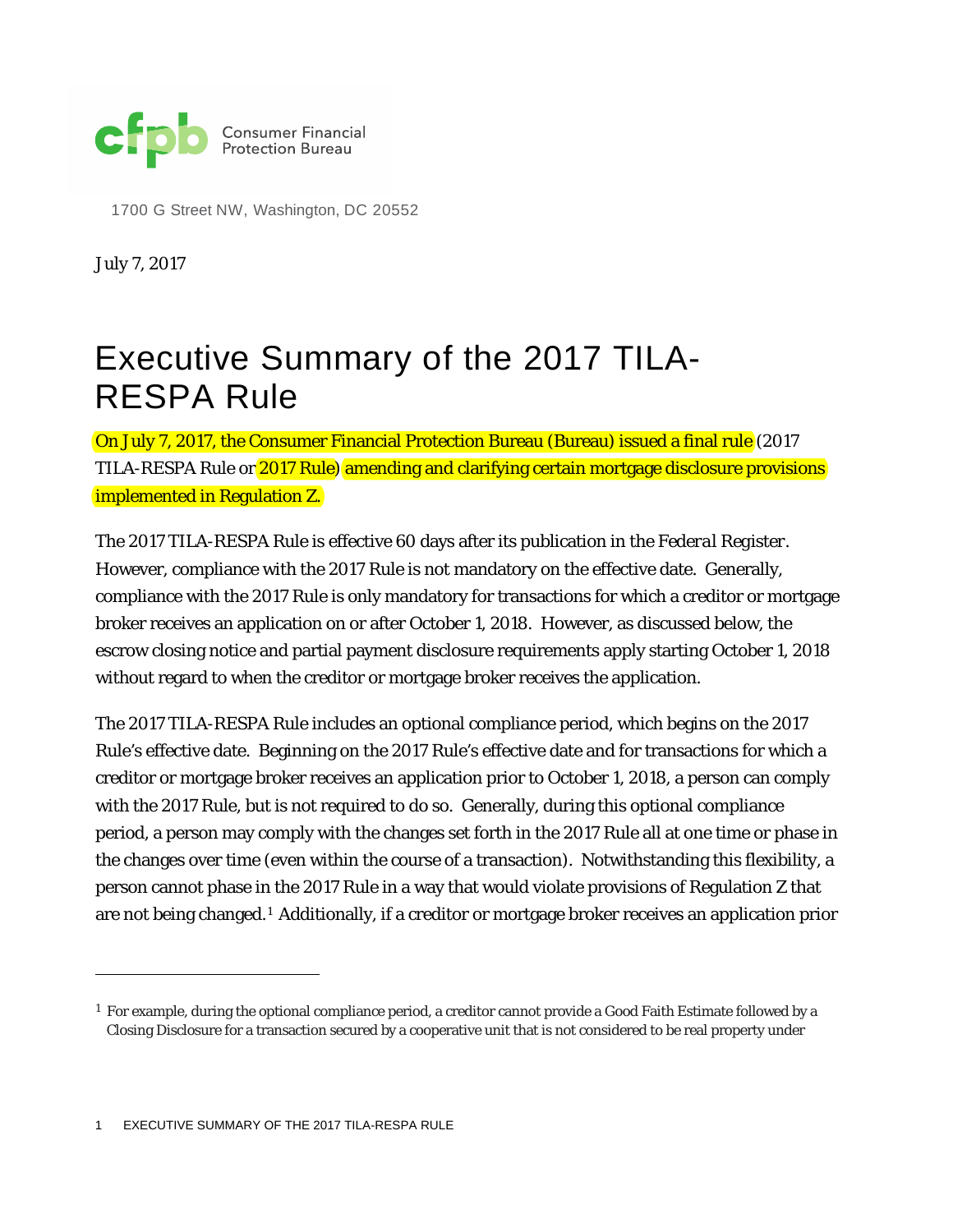to October 1, 2018, optional compliance continues to apply to that transaction after October 1, 2018 (except as noted regarding the escrow closing notice and partial payment disclosure).

Concurrently with the issuance of the 2017 TILA-RESPA Rule, the Bureau is issuing a notice of proposed rule-making (NPRM) regarding when a creditor may use a Closing Disclosure, instead of a Loan Estimate, to determine if an estimated closing cost was disclosed in good faith and within tolerance**.** The 2017 Rule does not make changes or clarifications related to this issue. Comments on the NPRM are due 60 days after the NPRM is published in the *Federal Register*.

This executive summary provides an overview of the 2017 TILA-RESPA Rule. To assist industry with implementation of the 2017 Rule, the Bureau will provide additional implementation resources. It will also update the TILA-RESPA Integrated Disclosure Rule Small Entity Compliance Guide and Guide to the Loan Estimate and Closing Disclosure Forms. However, the executive summary and the other implementation resources are not substitutes for reviewing the 2017 Rule. The 2017 Rule is the definitive source regarding its requirements.

# Partial Payment Disclosures and Escrow Closing Notices

Regulation Z requires a creditor or servicer to provide a consumer with an escrow closing notice before an escrow account subject to 1[2](#page-1-0) CFR 1026.20(e)<sup>2</sup> is canceled. It also requires certain persons who become the owner of an existing closed-end consumer mortgage loan (other than a reverse mortgage) to notify the consumer of the partial payment policy<sup>[3](#page-1-1)</sup> applicable to the mortgage loan. These obligations generally arise after consummation, and these notices are sometimes referred to as post-consummation notices.

applicable state law. The creditor would violate § 1026.38(i), which requires that information that was disclosed on the Loan Estimate be included on the Closing Disclosure.

<span id="page-1-0"></span><sup>&</sup>lt;sup>2</sup> Generally, 12 CFR 1026.20(e) requires an escrow closing notice for an escrow account established in connection with a closed-end consumer mortgage loan secured by a first lien on real property or a dwelling (other than a reverse mortgage), unless the escrow account was established solely in connection with a consumer's default or delinquency on the underlying loan or the underlying loan is terminated, such as by repayment.

<span id="page-1-1"></span><sup>3</sup> Persons required to provide mortgage transfer notices when the ownership of a mortgage loan is being transferred must include in the notice information related to the partial payment policy that will apply to the mortgage loan. *See*  12 CFR 1026.39(d).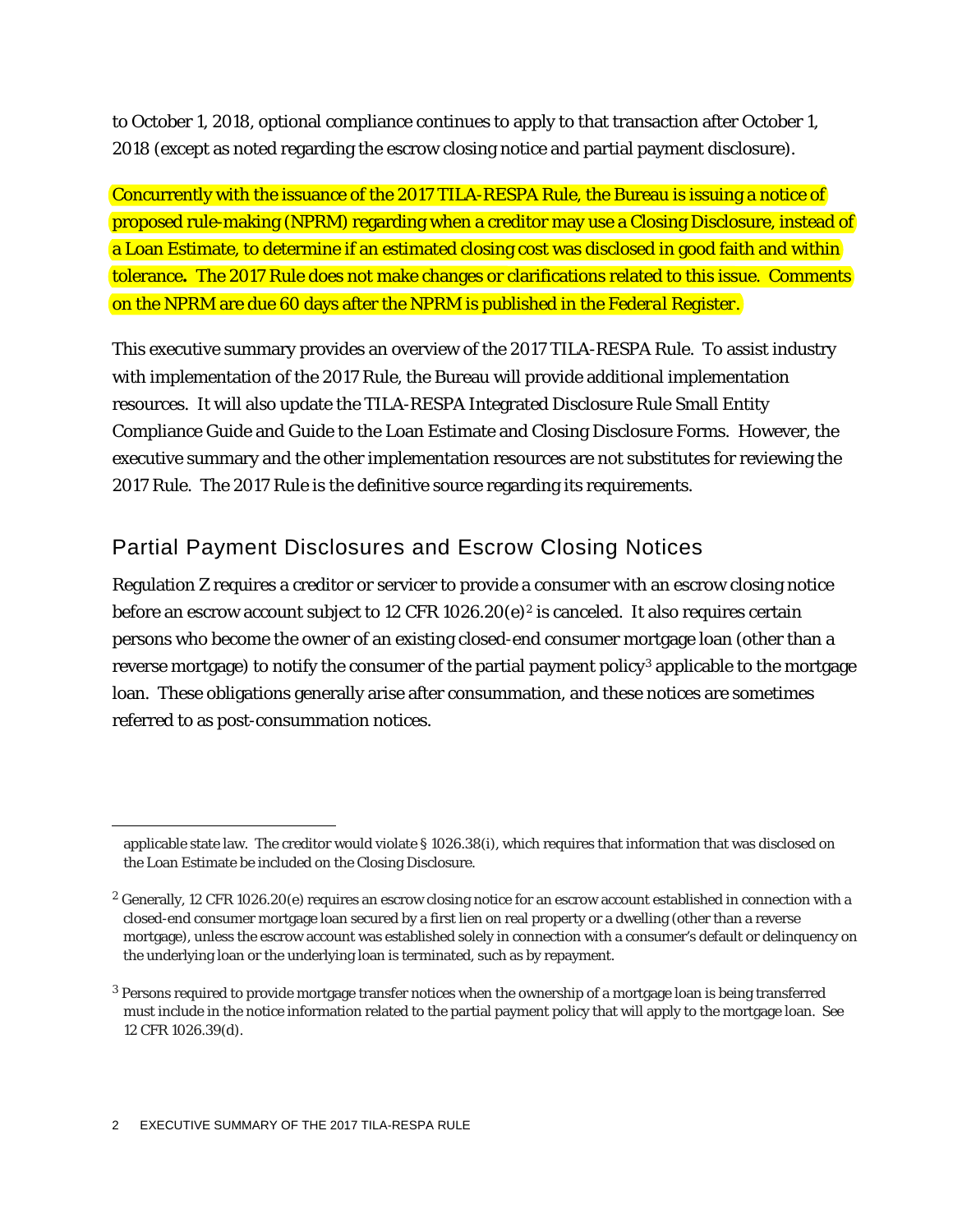The 2017 TILA-RESPA Rule addresses the applicability of these post-consummation notice requirements. Specifically, it provides that after October 1, 2018, the applicability of these requirements will not be dependent on when the application for the mortgage loan was received. Until October 1, 2018 (*i.e.*, the 2017 Rule's mandatory compliance date), a creditor or servicer can either provide the escrow closing notice for covered escrow accounts established in connection with a mortgage loan for which an application was received on or after October 3, 2015 or provide the notice in connection with all covered escrow accounts without regard to when the mortgage loan application was received. Similarly, a covered person has the option to provide the partial payment disclosure for closed-end consumer mortgage loans for which an application was received on or after October 3, 2015 or to provide the disclosure for all such loans without regard to when the application was received. However, starting October 1, 2018, the escrow closing notice and partial payment disclosure requirements apply without regard to when the application for the covered loan was received.

#### Loans Secured by Cooperatives

Currently, Regulation Z requires a creditor to provide the integrated disclosures for a loan secured by a cooperative unit if cooperative units are classified as real property under applicable state law. It does not require a creditor to provide the integrated disclosures for such loans if cooperative units are classified as personal property under applicable state law. The 2017 TILA-RESPA Rule creates a uniform rule regarding such loans, and requires creditors to provide integrated disclosures for a closed-end consumer loan (other than a reverse mortgage) secured by a cooperative unit regardless of whether state law classifies cooperative units as real property.

## Loans to Certain Trusts

The 2017 TILA-RESPA Rule revises the commentary to clarify that, for purposes of Regulation Z's definition of "consumer," credit extended to certain trusts established for tax or estate planning purposes is credit extended to a natural person. The preamble to the 2017 TILA-RESPA Rule discusses providing the disclosures in these situations.

# Partial Exemption for Certain Housing Assistance Loans

Regulation Z provides an exemption from the TILA-RESPA integrated disclosure requirements for low-cost, non-interest bearing, subordinate lien housing assistance loans that satisfy six criteria. Similarly, Regulation X provides an exemption from certain RESPA disclosure requirements for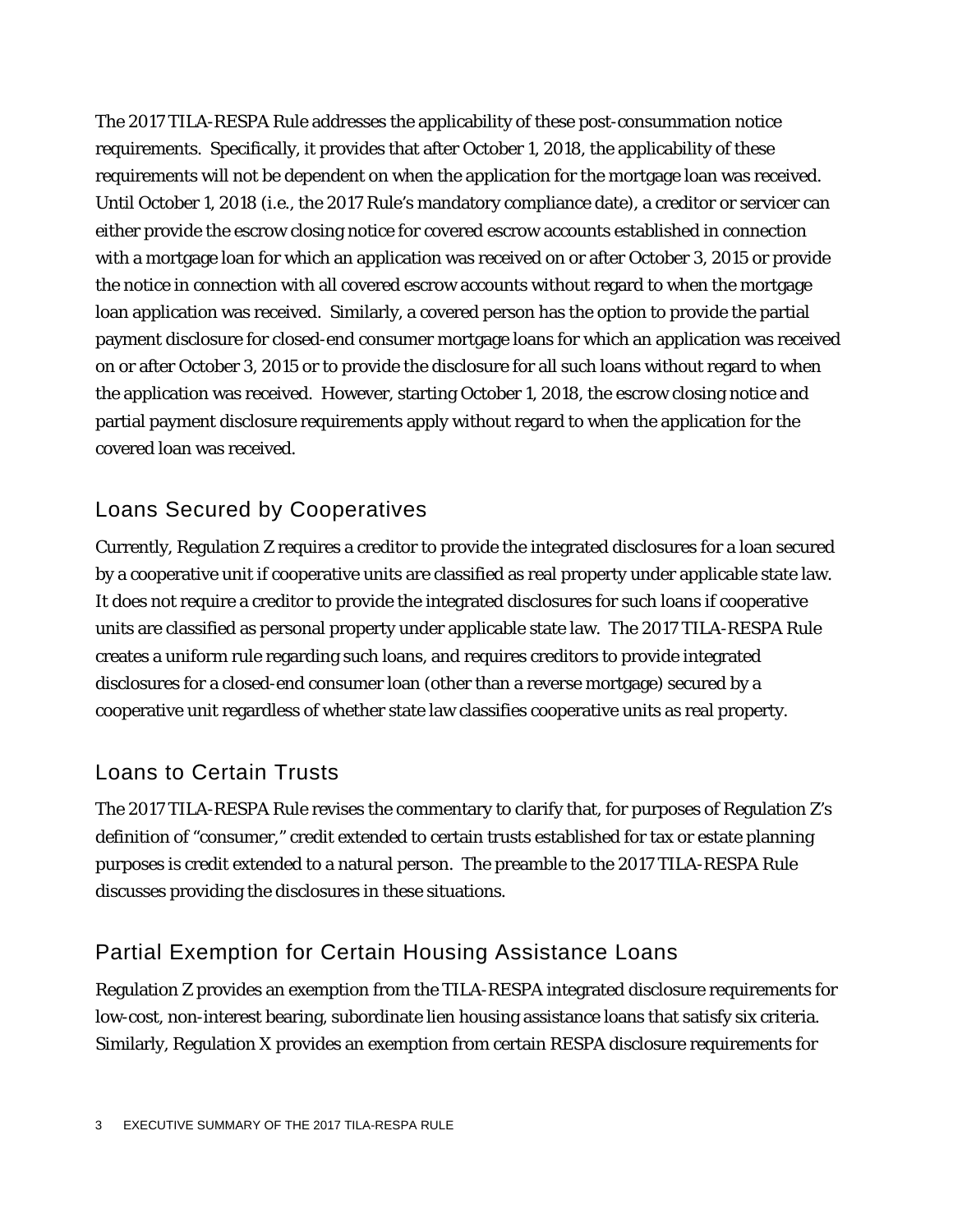loans that satisfy the six criteria set forth in Regulation Z. The 2017 TILA-RESPA Rule clarifies and changes two of the six criteria.

The 2017 TILA-RESPA Rule revises the costs that may be payable by the consumer without loss of eligibility for the partial exemption. Specifically, it provides that:

- 1. Transfer taxes, in addition to recording, application, and housing counseling fees, may be payable by the consumer at consummation without losing eligibility for the partial exemption; and
- 2. Recording fees and transfer taxes are excluded from the 1-percent cap on total costs payable by the consumer at consummation.

The 2017 TILA-RESPA Rule also revises the requirements regarding the disclosures that must be provided to meet a criterion for the partial exemption. Specifically, it allows the creditor to provide the integrated disclosures as an alternative to providing a disclosure of the cost of credit under 12 CFR 1026.18. Disclosures must comply with all Regulation Z requirements pertaining to those disclosures. Assuming the other criteria for the partial exemption are satisfied, a creditor may provide either a compliant disclosure of the cost of credit under 12 CFR 1026.18 or a compliant Loan Estimate and Closing Disclosure, and does not need to provide the special information booklet, Good Faith Estimate, or HUD-1 settlement statement.

## Construction Loans

The 2017 TILA-RESPA Rule amends and clarifies several disclosure provisions related to construction loans. Among other things, the 2017 Rule does the following with regard to construction loans:

1. Provides that when disclosing a construction-permanent loan as two separate transactions, a creditor must provide a Loan Estimate for a particular phase within 3 business days of receiving an application for that phase (*i.e.*, the creditor must provide the Loan Estimate for the construction phase within 3 business days of receiving the application for the construction phase and the Loan Estimate for the permanent phase within 3 business days of receiving the application for the permanent phase). If a creditor receives a single application for both phases but discloses them separately, it provides a Loan Estimate for the construction phase and a Loan Estimate for permanent phase within 3 business days of receipt of such application.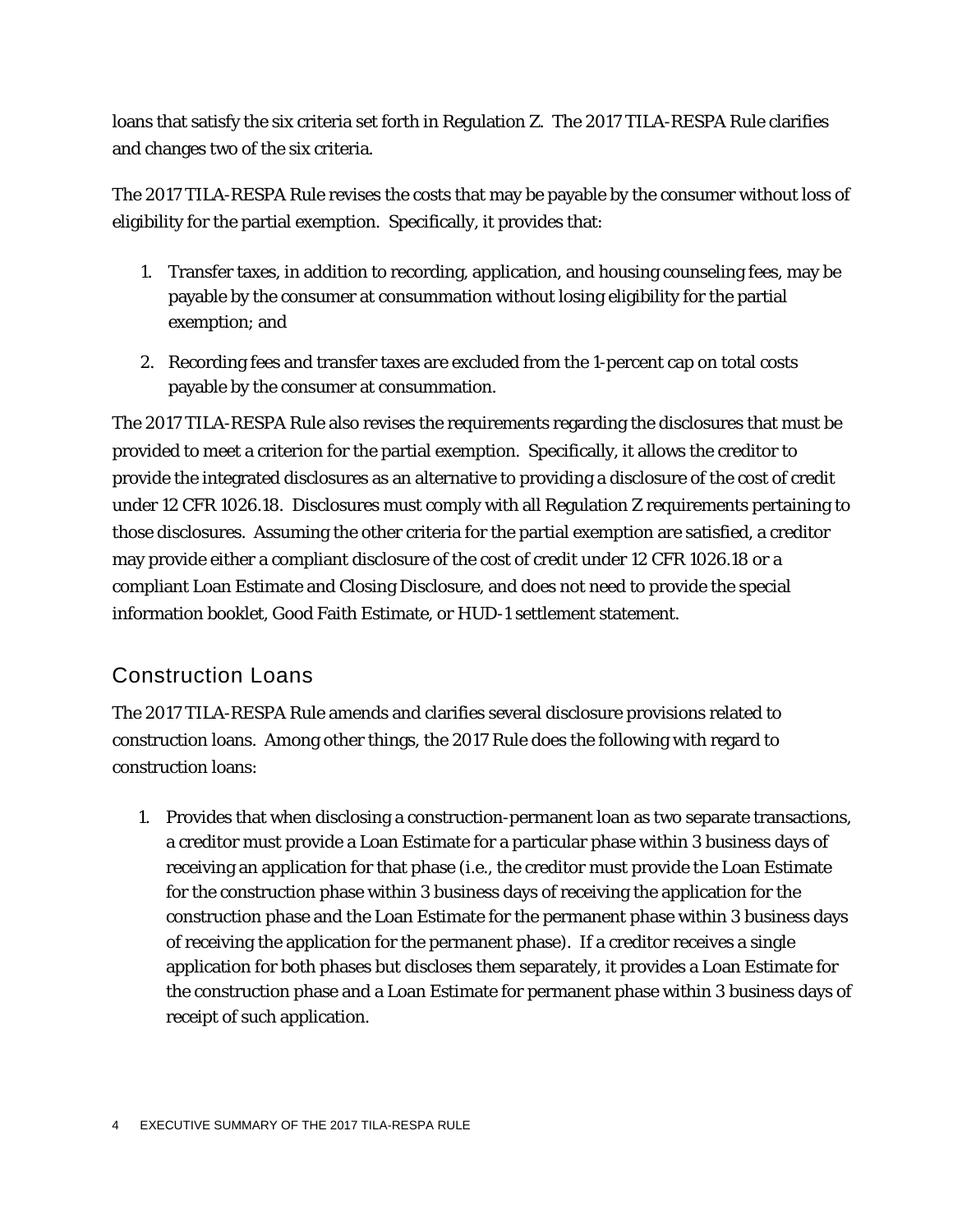- 2. Provides that, if a creditor discloses a construction-permanent loan as two separate transactions, the creditor must allocate to the construction phase amounts for finance charges and points and fees<sup> $4$ </sup> that would not be imposed but for the construction financing, and that other amounts for finance charges and points and fees must be allocated to the permanent phase. Fees and charges that are not finance charges or points and fees may be allocated between the construction phase and permanent phase in any manner that the creditor chooses.
- 3. Provides that construction inspection and handling charges collected before or at consummation are disclosed in the Loan Costs table, and that such costs collected after consummation are disclosed in a separate addendum. The 2017 Rule includes additional information regarding disclosure of these charges and the applicability of the good faith standard depending on when the charges are collected.
- 4. Provides that, in transactions without a seller, the appraised value or estimated value disclosed on the Loan Estimate must be based on the best information reasonably available and may, at the creditor's option, include the estimated value of the anticipated improvements to the property. However, the value disclosed on the Closing Disclosure in transactions without a seller, must include the value of the property used to determine the approval of the loan, including the value of improvements to be made on the property if the improvements' value was used to approve the loan.
- 5. Provides that, if a construction-permanent loan is disclosed as a single transaction, the Loan Term is the combined term of both phases (*i.e.*, construction phase of 12 months and permanent phase of 30 years is disclosed as 31 years). However, if a constructionpermanent loan is disclosed as two transactions, the Loan Term for the permanent phase begins on the date that interest for the permanent phase's periodic payments begins to accrue.
- 6. Provides how to complete the Product disclosure as well as disclosure of interest-only features and balloon payments for construction-only loans and construction-permanent loans.
- 7. Provides that, if the loan contract indicates the creditor may modify the interest rate when the construction phase converts to the permanent phase and such modifications may

<span id="page-4-0"></span><sup>4</sup> *See* 12 CFR 1026.4 for a description of the finance charges and 12 CFR 1026.32(b)(1) for a description of points and fees.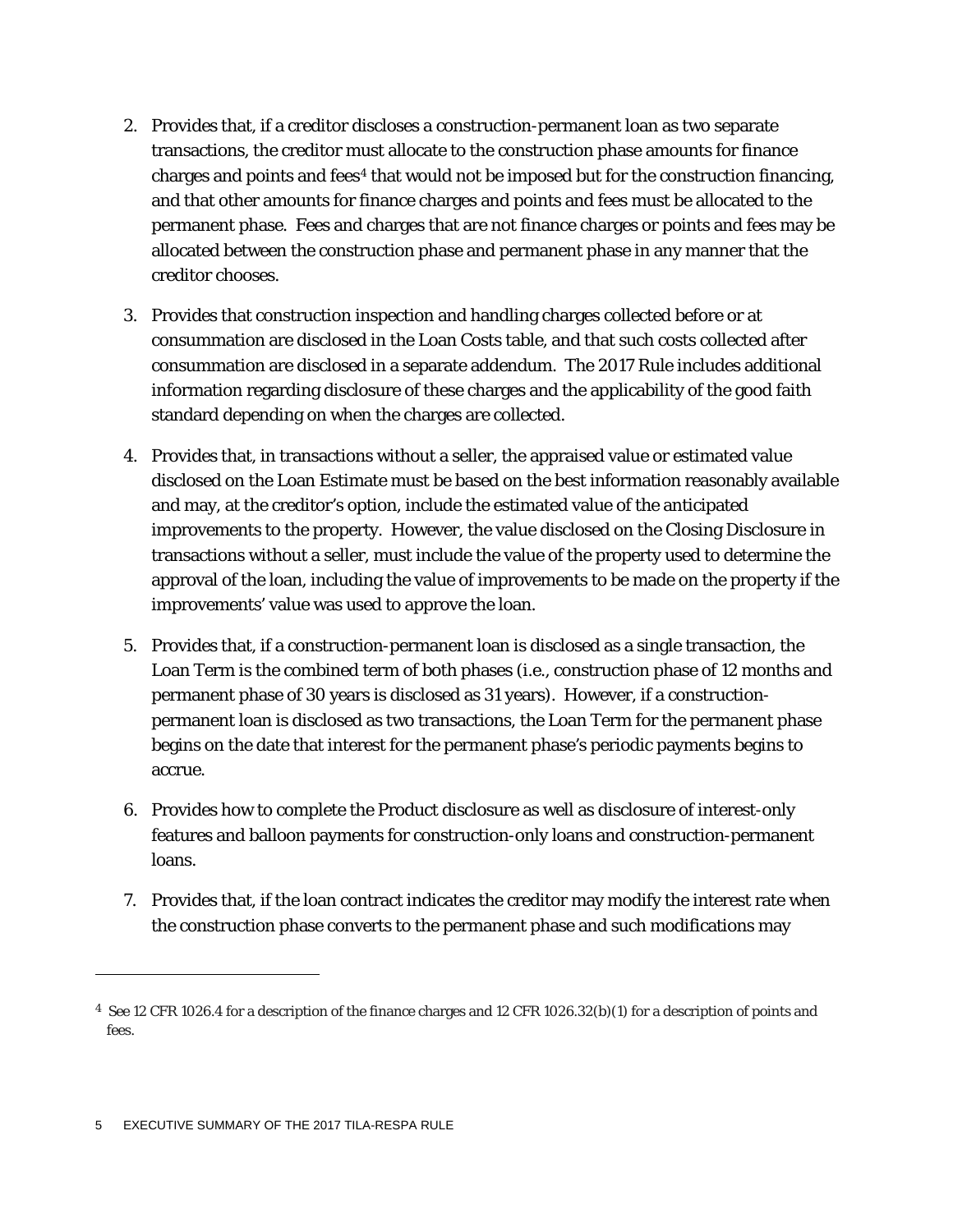increase the payment, the creditor provides the adjustable rate mortgage (ARM) disclosures under 12 CFR 1026.20(c) if the loan is secured by the consumer's principal residence, but is not required to provide the initial ARM disclosures under 12 CFR 1026.20(d), for the permanent phase of a construction-permanent loan.

- 8. Addresses certain interest rate disclosures for construction-only and constructionpermanent loans, including in situations where certain interest rates are unknown.
- 9. Addresses disclosure of the answer to "Can this amount increase after closing?" for construction loans and construction-permanent loans where the amounts and timing of advances are unknown (*i.e.*, appendix D is used to calculate the schedule of payments).
- 10. Addresses disclosure of the Projected Payments table, including ranges of payments, for construction-only loans and construction-permanent loans.
- 11. Addresses disclosure of mortgage insurance and escrow payments in the Projected Payments table when only the permanent phase of a construction-permanent loan requires escrow and the loan is disclosed as a single transaction.
- 12. Provides that construction costs (*i.e.*, the costs of the improvements) are factored into the Funds for Borrower calculation on the Loan Estimate or, if applicable, disclosed in the optional alternative Calculating Cash to Close table. On the Closing Disclosure, construction costs are disclosed in the Summaries of Transactions table and factored into the Funds for Borrower calculation or, if applicable, disclosed in the alternative Calculating Cash to Close table. The 2017 Rule also addresses situations where a creditor places a portion of the proceeds in a reserve or other account at consummation.

#### Simultaneous Subordinate Lien Loans

The 2017 TILA-RESPA Rule permits creditors to disclose simultaneous subordinate lien loans used to finance home purchases on alternative disclosures<sup>[5](#page-5-0)</sup> if the entirety of the seller's transaction is disclosed on the Closing Disclosure for the first-lien mortgage loan. For example, the creditor may leave the seller information, including the itemization of amounts due to seller, blank or may use the optional alternative tables. Additionally, in a purchase transaction that involves

<span id="page-5-0"></span><sup>5</sup> The 2017 TILA-RESPA Rule renames the alternative disclosures for transactions without a seller as alternative disclosures for transactions without a seller and simultaneous subordinate financing. These disclosures are also referred to in this summary as alternative disclosures or tables.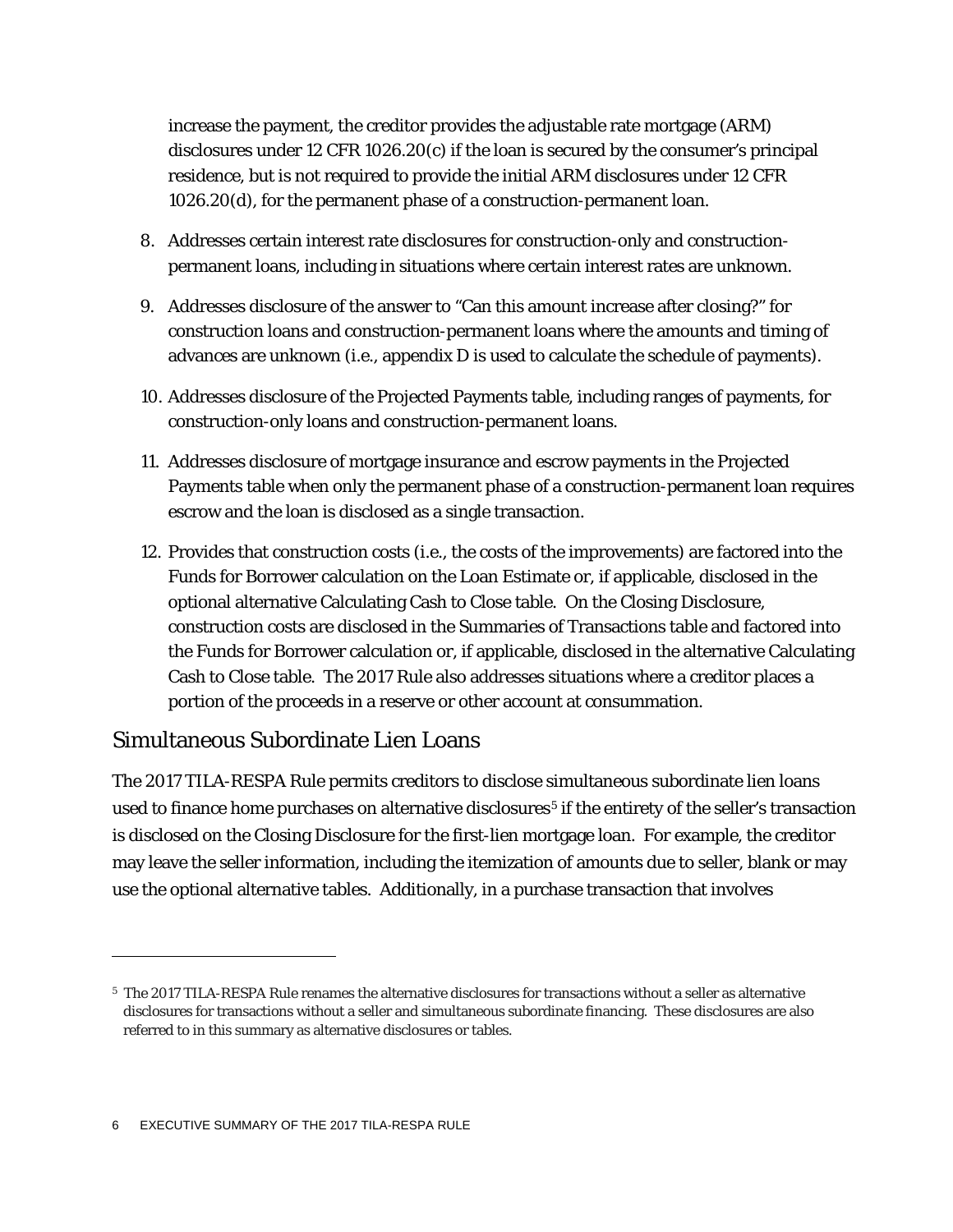simultaneous subordinate financing, a settlement agent may provide the seller with only the seller's Closing Disclosure for the first-lien transaction, if the first lien Closing Disclosure discloses the entirety of the seller's transaction. Alternatively, the settlement agent may provide the seller with the seller's Closing Disclosures for both the first-lien and simultaneous subordinate financing transactions. Although the integrated disclosures for a purchase money subordinate lien loan may omit seller information or use the alternative tables, the Purpose of such loan is disclosed as "Purchase" as long as the loan is secured by the purchased property.

The 2017 TILA-RESPA Rule also provides that the proceeds from a simultaneous subordinate lien loan must be included in the first lien mortgage loan's Loan Estimate and Closing Disclosure. It also clarifies how the proceeds are disclosed in the integrated disclosures for the first-lien loan as well as how the proceeds may be disclosed in the integrated disclosures for the subordinate lien mortgage loan itself.

#### Tolerances for Total of Payments Disclosure

The 2017 TILA-RESPA Rule includes tolerances for the total of payments disclosure, including tolerances that apply for purposes of rescission. The tolerances for the total of payments disclosure mirror the tolerances applicable to the finance charge. For example, the 2017 Rule generally provides that the total of payments disclosure is considered accurate if it is overstated, or if it is understated by no more than \$100.

#### Good Faith and Revised Disclosures

The 2017 TILA-RESPA Rule amends and clarifies the application of the good faith standard under 12 CFR 1026.19(e)(3) and related tolerances for certain integrated disclosures. It also amends and clarifies when revised Loan Estimates or Closing Disclosures are permitted or required. Among other things, it provides that:

1. If a creditor fails to disclose a specific settlement service on the written list of providers or fails to provide the list, the 10 percent aggregate standard for determining good faith continues to apply to a required third-party, non-affiliate settlement service charge that otherwise complies with 12 CFR 1026.19 $(e)(3)(ii)$ . However, good faith for such charges is determined under the zero tolerance standard if the creditor fails to permit the consumer to shop. Whether the creditor permits the consumer to shop is determined based on all the relevant facts and circumstances. The preamble to the 2017 TILA-RESPA Rule also notes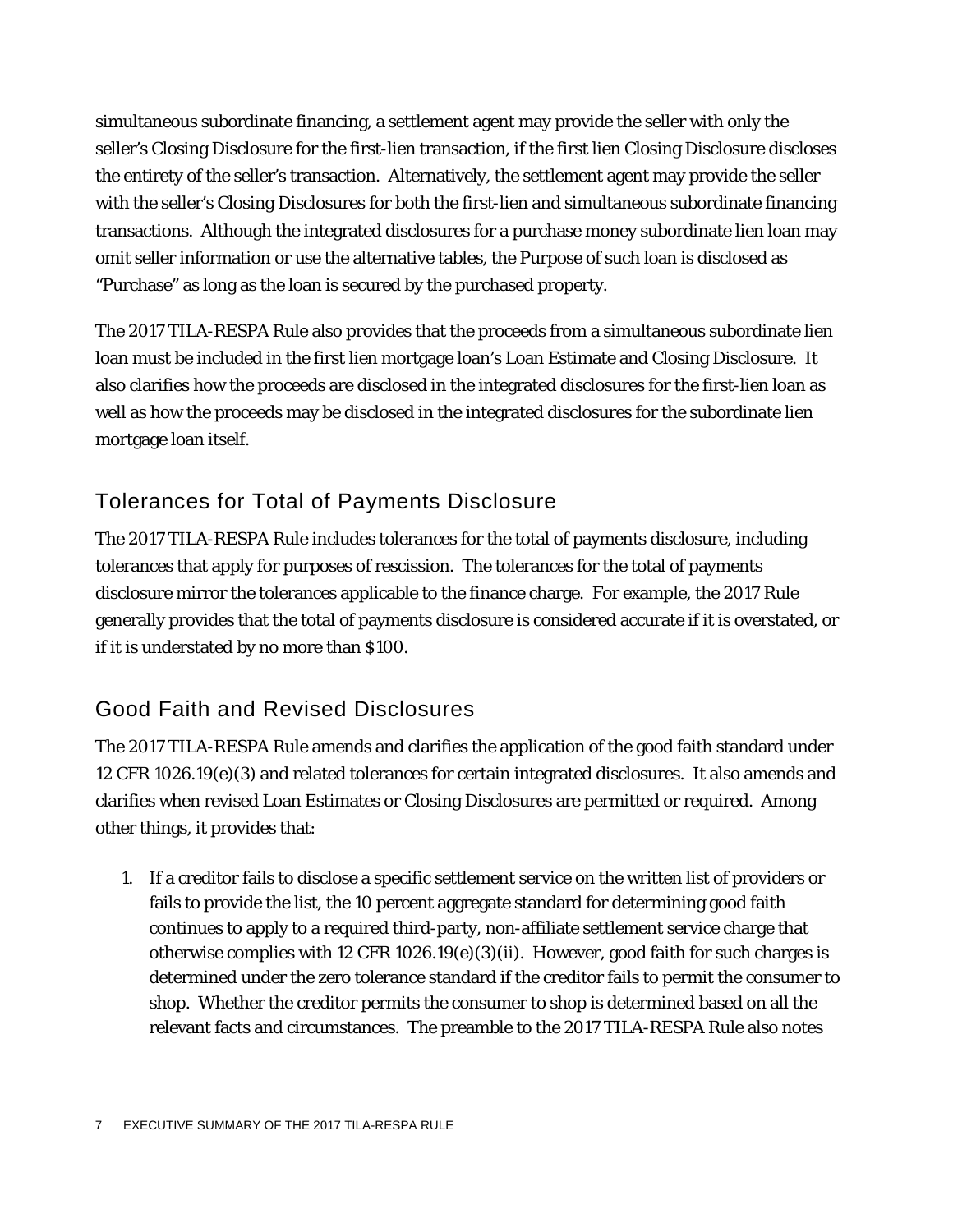that a creditor is not prohibited from issuing a revised written list of service providers for informational purposes.

- 2. The best information available standard applies to bona fide charges for third-party services if a consumer is permitted to shop for the service, as set forth in the 2017 Rule, and selects a provider not listed on the written list of settlement service providers provided to the consumer. This standard applies even if the charge is paid to the creditor's affiliate.
- 3. A creditor can provide a revised Loan Estimate for informational purposes or, if applicable, to reset tolerances.<sup>[6](#page-7-0)</sup> In either situation, the Loan Estimate must be based on the best information reasonably available to the creditor.
- 4. A creditor may not provide a revised Loan Estimate after it issues a Closing Disclosure even if the interest rate is locked on or after the date the Closing Disclosure is provided to the consumer. If the rate is locked or if the rate changes after a Closing Disclosure is provided to the consumer, the creditor must provide a corrected Closing Disclosure at or before consummation to reflect the changes. If the change triggers a new 3-day review, the creditor must provide the corrected Closing Disclosure at least 3 business days before consummation.
- 5. Voluntarily extending the expiration date of a Loan Estimate, either orally or in writing, allows the consumer a longer period to indicate an intent to proceed. If the consumer indicates an intent to proceed within the extended period, the creditor must use the charges disclosed in the Loan Estimate when determining good faith and tolerances, unless Regulation Z otherwise allows the creditor to reset tolerances.
- 6. If a revised Loan Estimate is issued after the consumer indicates an intent to proceed, the expiration date and time for the disclosed costs are left blank on the revised Loan Estimate.
- 7. A post-consummation corrected Closing Disclosure is not required if the only changes that would be required to be disclosed in the corrected disclosure are changes to per-diem interest and any disclosures affected by the change in per-diem interest.
- 8. The creditor has options for disclosing a refund for a tolerance violation. The 2017 Rule also provides details for proper disclosure of principal reductions.

<span id="page-7-0"></span> $6$  A creditor may, for example, reset tolerances if there is a changed circumstance under 12 CFR 1026.19(e)(3)(iv)(A) or (B), or if the consumer requests certain changes under 12 CFR 1026.19(e)(3)(iv)(C). The 2017 TILA-RESPA Rule also clarifies when estimated charges expire for purposes of good faith and determining if charges are within tolerance.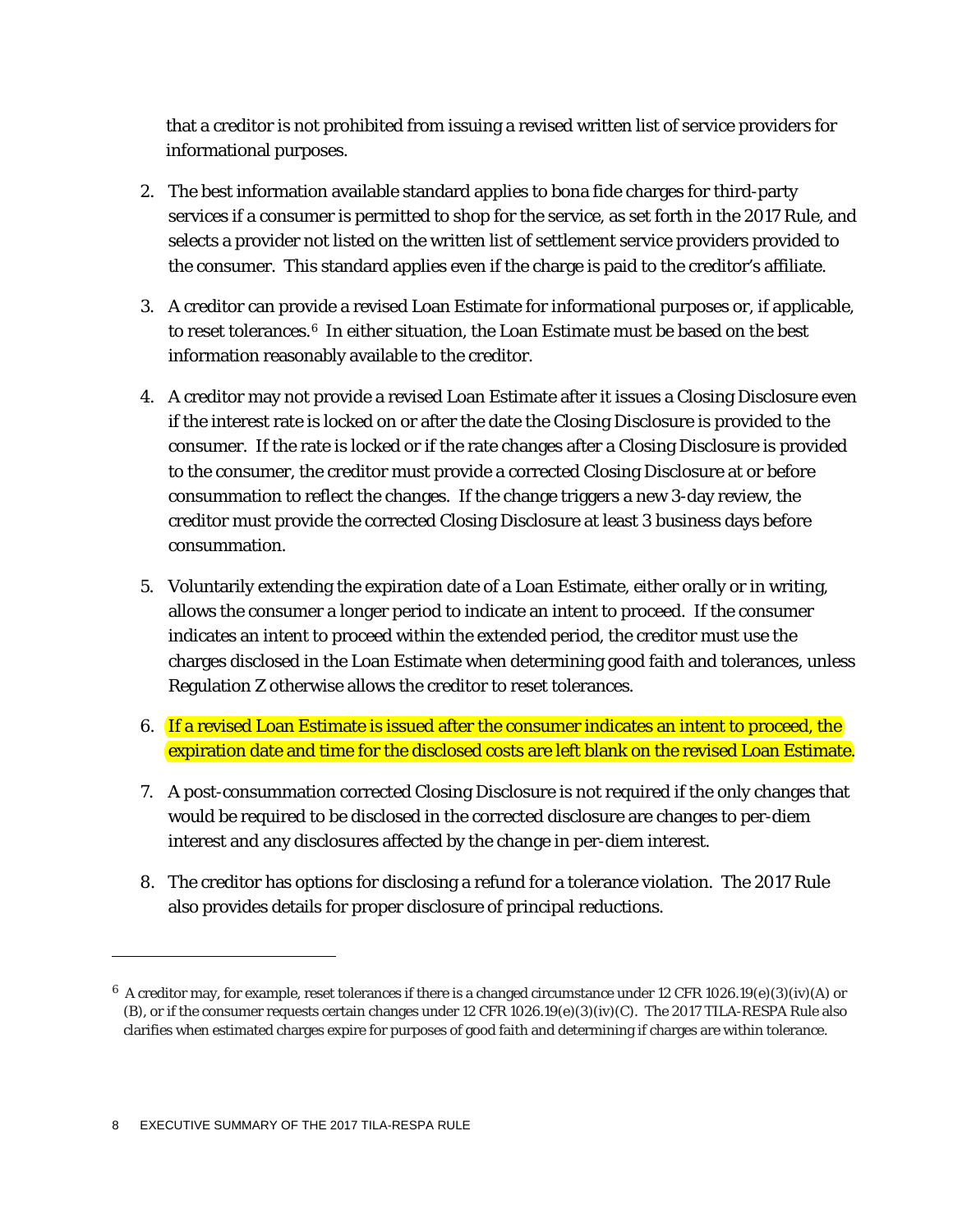#### Decimal Places and Rounding

The 2017 TILA-RESPA Rule amends and clarifies the disclosure requirements related to decimal places and rounding. For example, on the Loan Estimate, per-diem interest amounts disclosed in Prepaids and the monthly amounts disclosed in the Initial Escrow Payment at Closing are not rounded to the nearest dollar. Percentage amounts required to be disclosed in the Loan Terms table, in the Adjustable Interest Rate table, in the Adjustable Payments table, for the Total Interest Percentage, and for Points in Origination Charges are disclosed by rounding the exact amount to three decimal places. Any zeroes to the right of the decimal point are not included in the disclosure (*i.e.*, 1%, not 1.000%).

#### Calculating Cash to Close

The 2017 TILA-RESPA Rule amends and clarifies various calculations used to complete the Calculating Cash to Close table. Among other things, it:

- 1. Provides that the loan amount used to calculate the Closing Costs Financed is the face amount of the note.
- 2. Provides that, in certain purchase transactions, the amount disclosed as the Down Payment/Funds from Borrower is the difference between the sales price and the sum of the loan amount and amounts for loans that the consumer is assuming or subject to which the consumer is taking title to the Property. The amounts for loans that the consumer is assuming or subject to which the consumer is taking title are amounts that will be disclosed on the Closing Disclosure in the Paid Already by or on Behalf of Borrower at Closing portion of the summary of the borrower's transaction.
- 3. Provides that, in other purchase transactions, such as cash-back purchase transactions, simultaneous subordinate financing purchase transactions, and construction transactions, the amounts disclosed as the Down Payment/Funds from Borrower and Funds for Borrower are determined by subtracting the sum of the loan amount and amounts for loans that the consumer is assuming or subject to which the consumer is taking title to the Property from the total amount of all existing debt being satisfied in the transaction.
- 4. Provides details regarding when the integrated disclosures should include an amount for Down Payment/Funds from Borrower or Funds for Borrower.
- 5. Addresses the disclosure of Adjustments and Other Credits in the integrated disclosures.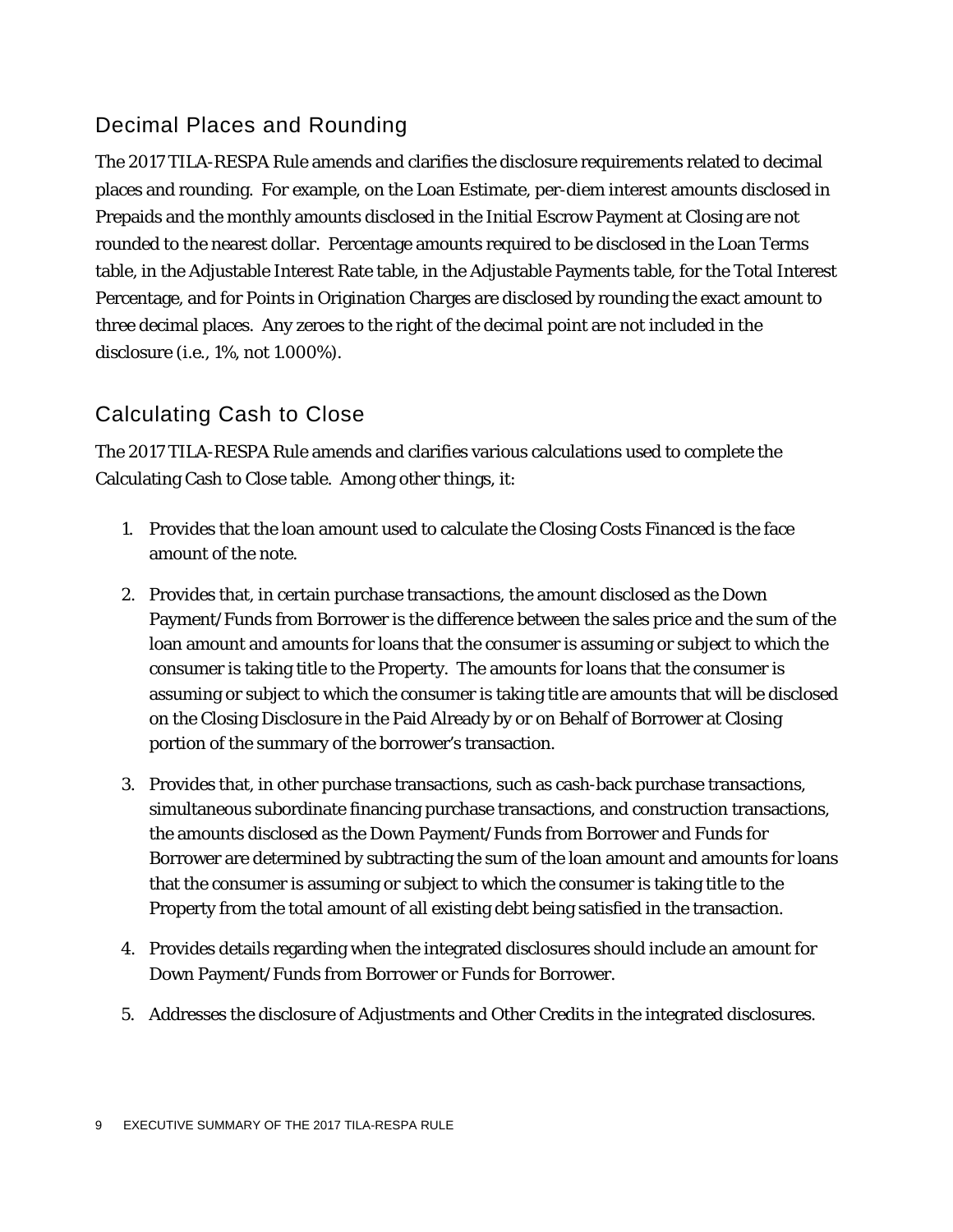- 6. Provides that, on the Loan Estimate, specific seller credits may be disclosed as a lump sum in the Calculating Cash to Close table, or at the creditor's option, may be disclosed by reducing the amount of the specific charge in the Loan Costs or Other Costs table.
- 7. Provides that a creditor uses the most recent Loan Estimate provided to the consumer when completing the Loan Estimate column of the Calculating Cash to Close table on the Closing Disclosure.
- 8. Addresses calculation of the Closing Costs Financed on the Closing Disclosure, including for simultaneous subordinate lien loans, construction loans, and construction-permanent loans.
- 9. Provides options for disclosing the statement that the consumer should see details regarding seller credits if there is a difference between the amount of seller credits disclosed on the Loan Estimate and those disclosed on the Closing Disclosure and the difference is not due to rounding.
- 10. Provides details regarding which amounts are included in the Adjustments and Other Credits section to prevent amounts from being counted twice in the Calculating Cash to Close table.

#### Other Disclosures in Loan Estimates and Written Lists of Providers

The 2017 TILA-RESPA Rule amends and clarifies several requirements related to the Loan Estimate or written list of settlement service providers. Among other things, it provides that:

- 1. A creditor must identify the settlement services it requires the consumer to obtain but for which the creditor permits a consumer to shop. The creditor must provide sufficient information to allow the consumer to contact providers for the settlement services it requires but for which it permits a consumer to shop. The identified providers must correspond to the settlement services for which the consumer may shop.
- 2. Although a creditor is not required to use the model form H-27 (in appendix H of Regulation Z) for the written list of service providers, the proper use of the model form (including any permitted changes) provides a safe harbor.
- 3. If there is no seller and the creditor has performed its own estimate of the property value by the time the disclosure is provided to the consumer, the creditor must disclose its own estimate rather than disclose an estimate provided by the consumer.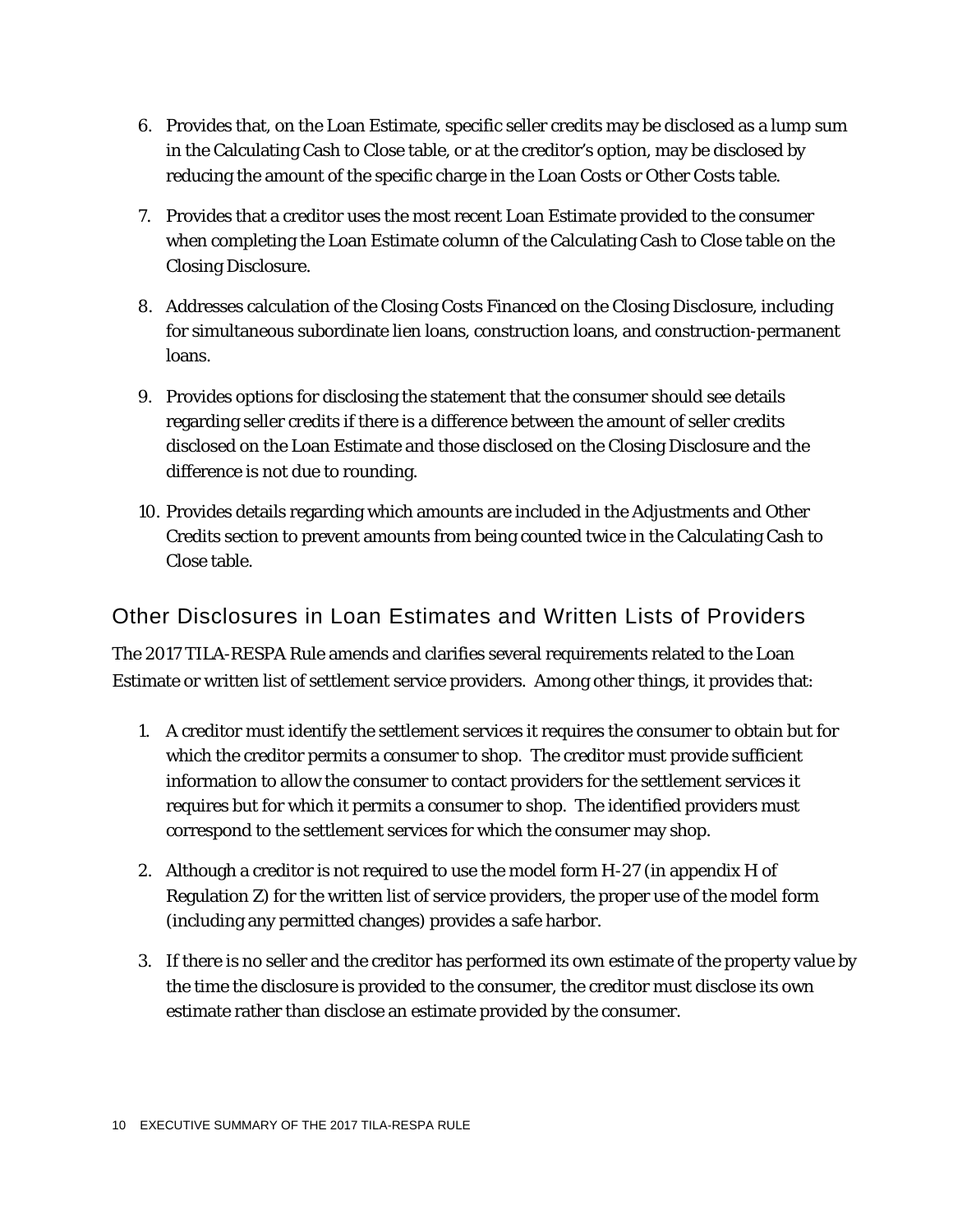- 4. Payoffs of existing liens and unsecured debts are included in the Payoffs and Payments amount or factored into the Funds for Borrower or Adjustments and Other Credits amount in the Calculating Cash to Close table.
- 5. The Loan Amount disclosed in the Loan Estimate is the face amount of the note.
- 6. If multiple changes to periodic principal and interest payments may occur in a single year, the creditor combines the changes and discloses them as a single range of payments.
- 7. If accurate, a creditor can indicate that a portion of taxes, insurance and assessments will be paid with escrow funds.
- 8. Consistent with the terms of the legal obligation between the creditor and consumer, both specific and general lender credits are included in the disclosure labeled "Lender Credits" on the Loan Estimate.
- 9. The Total Interest Percentage includes prepaid interest that the consumer will pay, but does not include prepaid interest that someone other than the consumer will pay. Also, clarifies that prepaid interest that is disclosed as a negative number must be included as a negative value when calculating the Total Interest Percentage.

#### Other Disclosures in Closing Disclosures

The 2017 TILA-RESPA Rule amends and clarifies certain disclosure requirements relating to the Closing Disclosure. Among other things, it does the following:

- 1. Provides details regarding the disbursement date to be used in the Closing Disclosure.
- 2. Provides that only the names and addresses of the persons to whom credit is offered or extended are disclosed at the top of the first page of the Closing Disclosure with the label "Borrower."
- 3. Addresses the itemization requirement for disclosure of taxes and other government fees.
- 4. Provides that the creditor should disclose "\$0.00" (not "\$0") for prepaid interest if, based on the best information available, the creditor does not believe it will collect prepaid interest.
- 5. Provides that a creditor may use the 12-month period beginning with the initial payment (instead of consummation) for certain escrow account disclosures under 12 CFR 1026.38(l)(7).